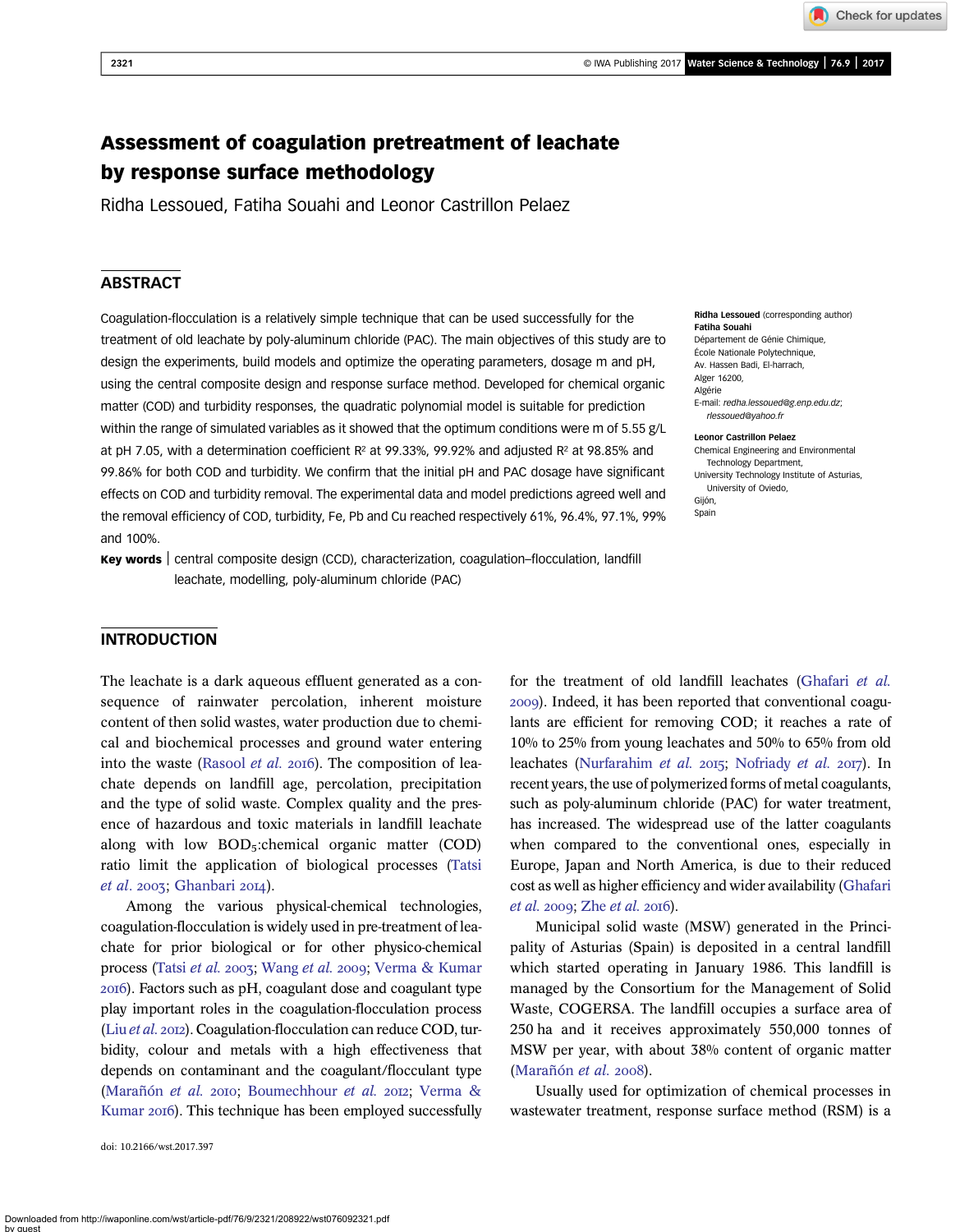statistical tool that evaluates relative significance of independent variables. Moreover, the parameters optimization with RSM can be performed even for a limited number of experiments and RSM offers also an empirical model for the responses (Liu 2005; [Ghanbari](#page-6-0) 2014). Analysis of variance (ANOVA) provides the statistical results and diagnostic checking tests which enables researchers to evaluate ade-quacy of the models [\(Ghafari](#page-6-0) et al.  $2009$ ). The aim of the present work is to optimize the coagulation-flocculation process for leachate treatment with PAC using central composite design (CCD) and RSM. This study details the individual and interactive influences of two independent variables (i.e. coagulant dose and pH) on the removal of COD and turbidity from landfill leachate.

# **METHODS**

#### Coagulation–flocculation

Five leachate samples  $(n = 5)$  were collected from the central landfill in 20-L plastic containers, transported to the laboratory and stored at  $4\degree C$ . Physicochemical analyzes were performed in triplicate over the following 2 days. pH, conductivity and turbidity were measured using a CRISON pH 25 00514, CRISON CM 35 91313 (CRISON Instruments, Spain), and an EUTECH INSTRUMENTS TN-100  $497281$ (Singapore), respectively. DBO<sub>5</sub> was measured by the method of Warburg. COD was determined following the Method 5220 D (closed reflux, colorimetric method) of Standard Methods for the Examination of Water and Wastewater ([APHA/AWWA/WEF](#page-5-0) 1998) using a Perkin Elmer (Waltham, MA, USA) Lambda 35 Visible-UV system. Metals (Fe, Cu and Pb) were determined using a PerkinElmer, PinAAcle 900F, Atomic Absorption Spectrophotometer after acid microwave digestion with  $HNO<sub>3</sub>$  and  $H<sub>2</sub>O<sub>2</sub>$ .

Coagulation-flocculation studies were performed in a conventional jar-test apparatus equipped with  $6 \times 500$ -mL volume beakers. The experimental process consisted of three successive stages: an initial rapid mixing stage that took place for 3 min at 180 rpm, followed by a slow mixing stage for 17 min at 40 rpm, then, after a settling period of 60 min, the supernatant was withdrawn from the beaker and analyzed. Mother solutions containing 18% of PAC were prepared for the coagulation experiments. The variables studied were pH and reagent dose (m). The pH values of samples were adjusted to the desired levels by the addition of an appropriate amount of HCl solution. The doses of PAC studied were 5 to 6 g/L and the analyzed pH varied between 6.7 and 7.5.

### Experimental design and data analysis

The coagulant dosage and pH were optimized for maximum reduction in the two factors (COD and turbidity) as main factors in coagulation process using CCD. The latter was selected for the present study because of its very efficient design tool for fitting the second-order models ([Ghanbari](#page-6-0) ). The experiments were performed using the Minitab Software Trial (version 16). The range of the selected pH values and the dosages,  $pH = 6.7$  to 7.5 and m = 5 to 6 g/L, are chosen according to the references [\(Ghafari](#page-6-0) et al.  $2009$ ; [Marañón](#page-6-0) et al.  $2010$ ) as well as according to a large number of experiments. The carried out CCD contains 13 experiments with four cube points  $(\pm 1)$ , four axial points  $(\alpha \pm 1.414)$ , and five replicates at the center points (0). Denoting  $\alpha$  for the distance of each axial point (also called star point) from the center in a CCD, the experimental levels of the independent variables (factors) are presented in Table 1.

Second-order polynomial response model for predicting the optimal conditions and revealing the interaction between the two factors, can be expressed according to expression (1) ([Ghanbari](#page-6-0) 2014).

$$
Y = \beta_0 + \sum_{i=1}^k \beta_i x_i + \sum_{i=1}^k \sum_{j=i+1}^k \beta_{ij} x_i x_j + \sum_{i=1}^k \beta_{ii} x_i^2 + \epsilon
$$
 (1)

where  $\beta_0$  is the constant coefficient;  $\beta_i$ ,  $\beta_{ii}$  and  $\beta_{ii}$  are the regression coefficients of linear, interaction, and quadratic term, respectively; k the number of factors; Y is the predicted response;  $x_i$  and  $x_i$  are independent factors in coded units and  $\varepsilon$  is the error term [\(Chattoraj](#page-6-0) et al. 2014; [Pooja](#page-6-0) ). The quality of the fitted polynomial model was quantified by the coefficient of determination  $R^2$  and its statistical significance was checked by the Fisher's F-test in the same program [\(Ghafari](#page-6-0) *et al.* 2009). The  $R^2$  value measures how

Table 1 | Coded and actual levels of independent variables

| <b>Coded levels</b>                |     |     |         |      |          |
|------------------------------------|-----|-----|---------|------|----------|
| Independent variable $-1.414 -1 0$ |     |     |         | $+1$ | $+1.414$ |
| <b>Actual levels</b>               |     |     |         |      |          |
| pН                                 | 6.7 | 6.8 | 7.1 7.4 |      | 7.5      |
| Coagulant dose $(g/L)$             | - 5 | 5.2 | 5.5     | 5.8  | 6        |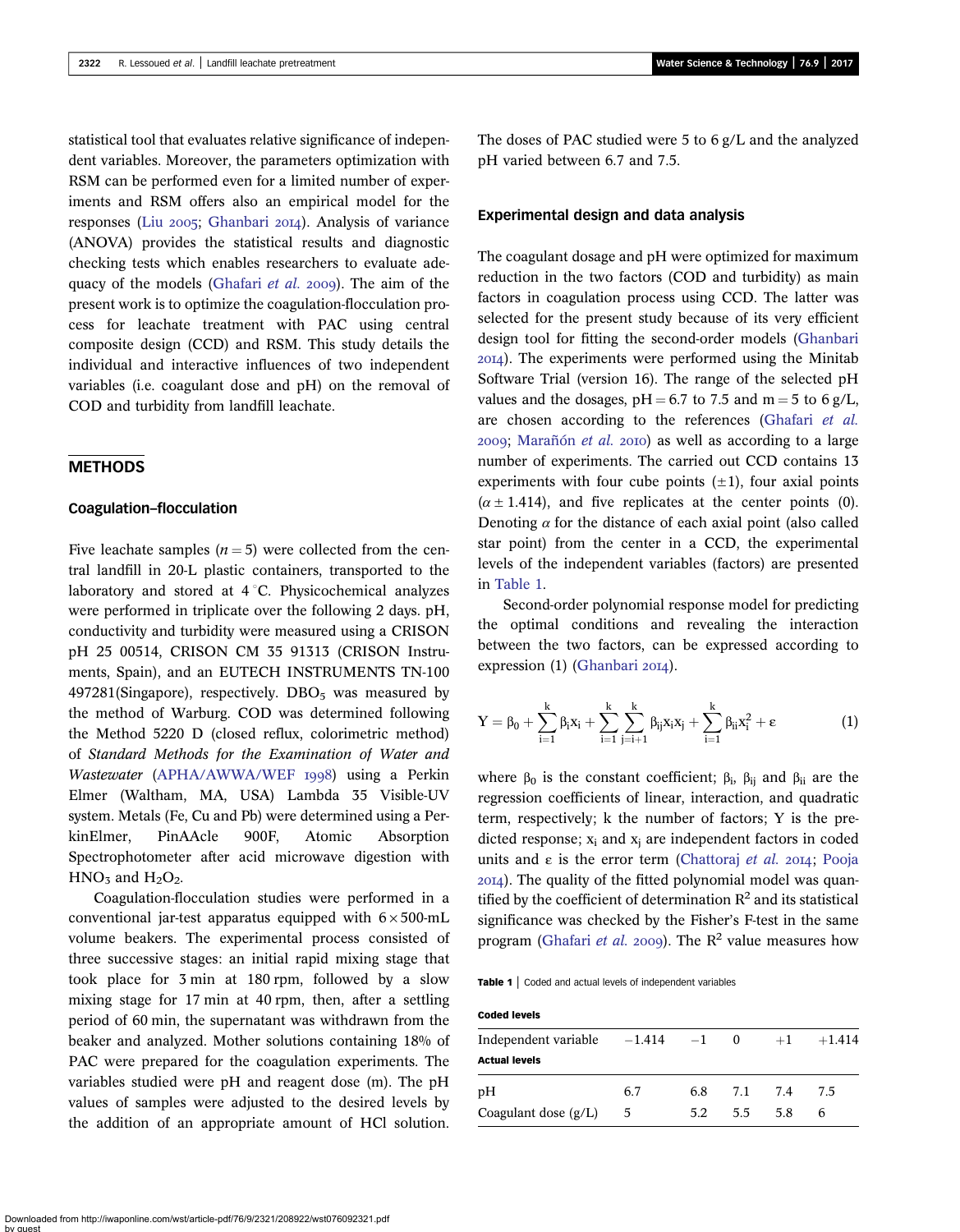much variability in the observed response values can be explained by the experimental variables and their interactions. The closer the  $R^2$  value is to 1, the better the model predicts the response (Liu 2005; [Smaoui](#page-6-0) et al. 2016). Adjusted  $R^2$  measures to which extent the model fits well the data when the number of predictors in the model is adjusted. Moreover, adjusted  $R<sup>2</sup>$  is also considered in the lack-of-fit test for the degrees of freedom, which should be an approximate value of  $\mathbb{R}^2$  ([Thuy & Lim](#page-6-0) 2011). The Pvalue is used as a tool to check the significance of each factor and interaction between factors with 95% confidence level. For small P-value, the corresponding model and the individual coefficient get more significant [\(Thuy & Lim](#page-6-0) ). Three-dimensional plots and their respective contour plots were established and the optimum region was identified based on the main factors in the overlay plot. Response optimizer in [Figure 4](#page-5-0) is an optimization plot that shows the affect of each factor (columns) on the responses or composite desirability (rows). The vertical red lines on the graph represent the current factor settings. The numbers displayed at the top of a column show the current factor level settings (m and pH). The horizontal blue lines and numbers represent the responses for the current factor level (COD and turbidity). Finally, confirmatory experiments were performed in triplicate using the optimized conditions obtained from numerical optimization to validate the model. The average values of the experiments were compared with the predicted values by the model in order to quantify the accuracy and suitability of the model [\(Pooja](#page-6-0)  $20I4$ ).

# RESULTS AND DISCUSSION

## Physico-chemical characteristics

Physicochemical characteristics of leachate are summarized in Table 2. Leachate had a pH of about 8.6. Biodegradable organic matter (BOD<sub>5</sub>) reached values of up to  $1,100 \text{ mg/L}$ , whereas high concentrations of COD were measured around of  $4,539.4$  mgO<sub>2</sub>/L. On the other hand, leachate presented a relatively low biodegradability ratio BOD<sub>5</sub>:COD of 0.24 and high levels of heavy metal contents. According to its characteristics, the effluent was classified as an 'old lea-chate' [\(Boumechhour](#page-6-0) et al. 2012).

#### Statistical analysis

The relationship between the two variables (coagulant dosage and  $pH$ ) and the two responses (COD  $Y_1$  and turbidity Table 2 | Landfill leachate characterization

| <b>Parameters</b>     | <b>Unit</b> | Mean    |
|-----------------------|-------------|---------|
| pH                    |             | 8.6     |
| Temperature           | $^{\circ}C$ | 10.6    |
| Conductivity          | mS/cm       | 23.4    |
| Turbidity             | NTU         | 65.3    |
| <b>COD</b>            | mg/L        | 4,539.4 |
| BOD <sub>5</sub>      | mg/L        | 1,100   |
| BOD <sub>5</sub> /COD |             | 0.24    |
| Fe                    | mg/L        | 40.4    |
| Pb                    | mg/L        | 34.21   |
| Cu                    | mg/L        | 1.87    |

 $Y_2$  removal efficiency) for the coagulation-flocculation process was analyzed using response surface methodology (RSM). Significant model terms are required to obtain a suitable fit in a particular model. The CCD shown in [Table 3](#page-3-0) allowed the development of mathematical equations where predicted results COD and turbidity were assessed as a function of coagulant dosage  $(x_1)$  and pH  $(x_2)$ . The equations of the models (2, 3) in terms of coded factors are given below:

$$
Y_1(^{0/0}) = -4654.6 + 630.9x_1 + 839.8x_2 - 40.8x_1^2
$$
  
- 49.9x<sub>2</sub><sup>2</sup> - 24.7x<sub>1</sub>x<sub>2</sub> (2)

$$
Y_2(\%) = -4780.6 + 271.2x_1 + 1170.9x_2 - 41.4x_1^2 -93.1x_2^2 + 26x_1x_2 \tag{3}
$$

According to ANOVA results presented in [Table 4,](#page-3-0) a quadratic polynomial model was statistically significant to represent the real relationship between the COD and turbidity removal efficiency of the coagulant and the variables, with a very a high  $R^2$  of 99.33 and 99.92 and adjusted  $R^2$ of 98.85 and 99.86 for COD and turbidity, respectively [\(Rasool](#page-6-0) et al. 2016). In other words, when  $R<sup>2</sup>$  and adjusted  $R<sup>2</sup>$  are considerably different, there is a chance that insignificant terms have been included in the model [\(Myers &](#page-6-0) [Montgomery](#page-6-0) 2002). Since both values were close in this study, the above possibility was proved to be invalid. Furthermore, it is possible for models with high R<sup>2</sup> coefficient to yield poor predictions of new observations. As an indicator of predictive capability of regression model,  $\mathbb{R}^2$  prediction has been proposed and is calculated from the prediction of the residual error sum of squares (PRESS) ([Myers & Mont](#page-6-0)[gomery](#page-6-0) 2002; [Montgomery](#page-6-0) 2009).  $R^2$  prediction should be in a reasonable agreement with the adjusted  $\mathbb{R}^2$  [\(Yuyang](#page-6-0)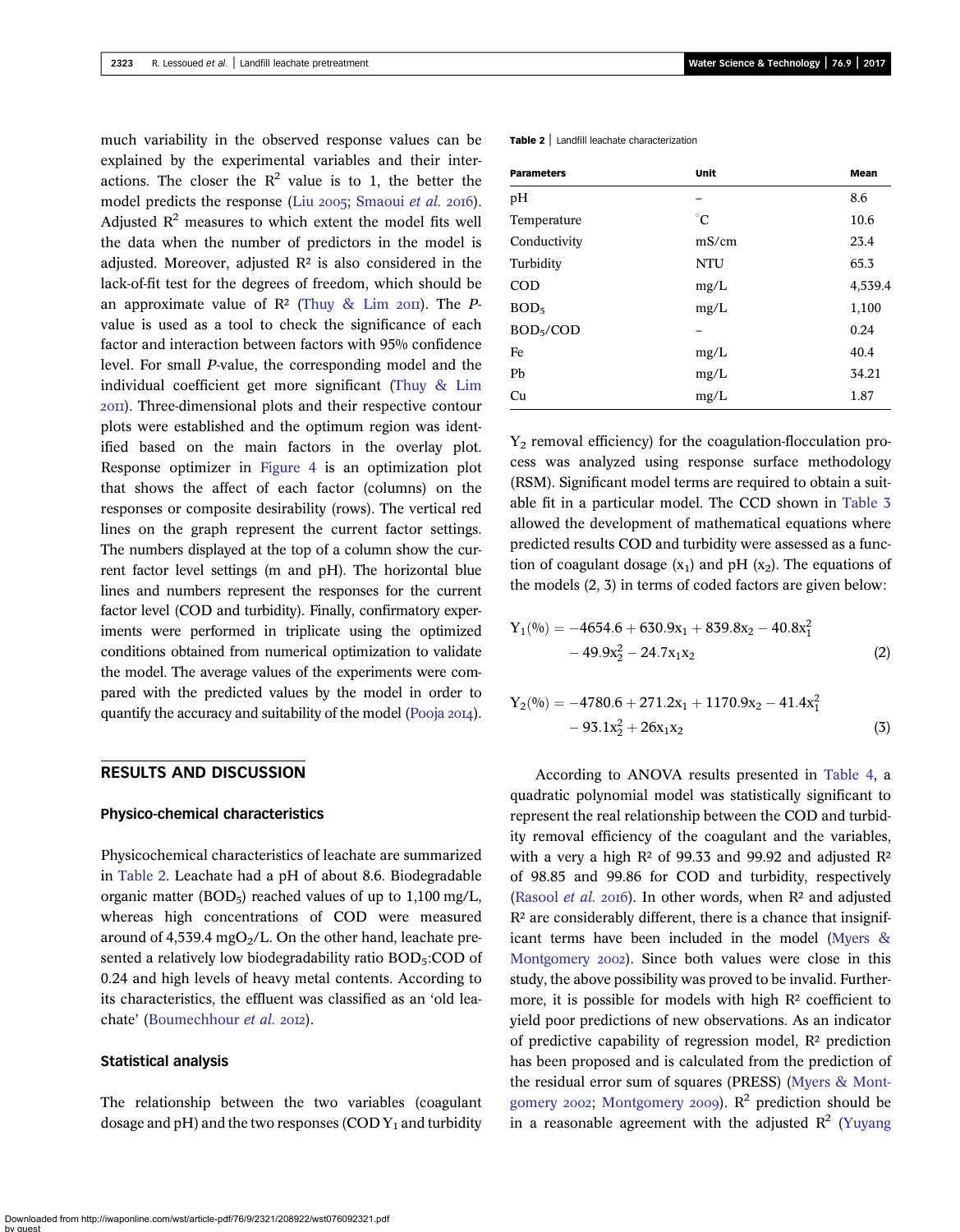#### <span id="page-3-0"></span>Table 3 | Results of the CCD for two responses

| <b>Experimental design</b><br>coded<br>$m(x_1)$<br>Run no. |                  |                      | Response removals (%) |                  |                 |                     |                  |                 |  |
|------------------------------------------------------------|------------------|----------------------|-----------------------|------------------|-----------------|---------------------|------------------|-----------------|--|
|                                                            |                  |                      | <b>COD</b>            |                  |                 | <b>Turbidity</b>    |                  |                 |  |
|                                                            |                  | PH (X <sub>2</sub> ) | <b>Experimental</b>   | <b>Predicted</b> | <b>Residual</b> | <b>Experimental</b> | <b>Predicted</b> | <b>Residual</b> |  |
| $\mathbf{1}$                                               | $-1$             | $-1$                 | 47.5                  | 48.1             | $-0.6$          | 88.3                | 88.3             | 0.0             |  |
| 2                                                          | $\mathbf{1}$     | $-1$                 | 57.4                  | 57.8             | $-0.4$          | 84                  | 83.63            | 0.37            |  |
| 3                                                          | $-1$             | $\mathbf{1}$         | 49.4                  | 49.8             | $-0.4$          | 78.6                | 78.69            | $-0.01$         |  |
| 4                                                          | $\mathbf{1}$     | $\mathbf{1}$         | 49.4                  | 49.7             | $-0.3$          | 84.7                | 84.42            | 0.28            |  |
| 5                                                          | $-1.414$         | $\boldsymbol{0}$     | 47.5                  | 46.9             | 0.6             | 85.8                | 85.67            | 0.13            |  |
| 6                                                          | 1.414            | $\boldsymbol{0}$     | 54                    | 53.7             | 0.3             | 86                  | 86.4             | $-0.4$          |  |
| 7                                                          | $\boldsymbol{0}$ | $-1.414$             | 55.3                  | 54.7             | 0.6             | 84.4                | 84.6             | $-0.2$          |  |
| 8                                                          | $\boldsymbol{0}$ | 1.414                | 50.6                  | 50.2             | 0.4             | 78.3                | 78.37            | $-0.07$         |  |
| 9                                                          | $\boldsymbol{0}$ | $\boldsymbol{0}$     | 61                    | 60.48            | 0.52            | 96.4                | 96.38            | 0.02            |  |
| 10                                                         | $\boldsymbol{0}$ | $\boldsymbol{0}$     | 60.3                  | 60.48            | $-0.18$         | 96.4                | 96.38            | 0.02            |  |
| 11                                                         | $\boldsymbol{0}$ | $\boldsymbol{0}$     | 60.5                  | 60.48            | 0.02            | 96.4                | 96.38            | 0.02            |  |
| 12                                                         | $\boldsymbol{0}$ | $\boldsymbol{0}$     | 60.6                  | 60.48            | 0.12            | 96.3                | 96.38            | $-0.08$         |  |
| 13                                                         | 0                | $\boldsymbol{0}$     | 60                    | 60.48            | $-0.48$         | 96.4                | 96.38            | 0.02            |  |

Table 4 | ANOVA results for response parameters

| <b>Responses</b> | <b>Regression</b> | LOF   | P-value | R <sup>2</sup> | $R2$ adjusted | $R2$ predicted | <b>PRESS</b> |
|------------------|-------------------|-------|---------|----------------|---------------|----------------|--------------|
| COD              | 0.000             | 0.093 |         | 99.33          | 98.85         | 96.1           | 13.736       |
| Turbidity        | 0.000             | 0.001 |         | 99.92          | 99.86         | 99.44          | 3.258        |

*[et al.](#page-6-0)* 2017). Obtained value of  $\mathbb{R}^2$  prediction expected the proposed model to explain about of 96.1% and 99.44% for  $Y_1$ and  $Y_2$ , respectively, of variability in predicting new observations. The overall predictability based on this criterion seems quite satisfactory when compared to previous results presented in Li [et al.](#page-6-0) (2010), Wu et al. (2010a) and [Ghanbarzadeh](#page-6-0) et al. (2012), where predicted  $R<sup>2</sup>$  values were calculated independently by the authors from available PRESS amounts. The lack of fit (LOF) F-test describes the variation of the data around the fitted model. If the model did not fit the data well, the latter would be large enough. The P-values for LOF presented in Table 4 show that the F-statistic was insignificant, indicating significant model correlation between the factors and process responses.

The predicted versus actual values plots of parameters removal are shown in Figure  $1(a)$  and  $1(b)$ . These plots indicate a good agreement between experimental data and the fitted models. Correlation coefficient of 0.993 and 0.999 reveal the high validity of the obtained models for COD and turbidity removals.

#### Process analysis and optimization

The response surface plots shown in [Figure 2\(a\)](#page-4-0) and [2\(b\)](#page-4-0) indicated that the optimum removal was found at about pH 7.05 and dosage 5.55 g/L. Clear peaks for both response plots are presented which means that the optimum conditions for maximum values of the responses are attributed to pH and dosage in the design space. At this condition, the response surfaces suggested that coagulant dosage and pH had a significant effect on the COD and turbidity removal. Indeed, the removal of COD and turbidity showed, respectively, 60.95% and 96.38% effi-ciency that agree with findings of [Mohd](#page-6-0) et al.  $(20II)$  and [Marañón](#page-6-0) et al. (2010) for an old leachate. Figure  $3(a)$ shows how PAC dose and pH affect the COD removal efficiency. It can be deduced that COD removal increases when pH decreases and PAC dose increases at the same time. As illustrated in the contour plot in [Figure 3\(b\)](#page-4-0), it was observed that turbidity removal increases as we move from the corners toward the center of the plot. The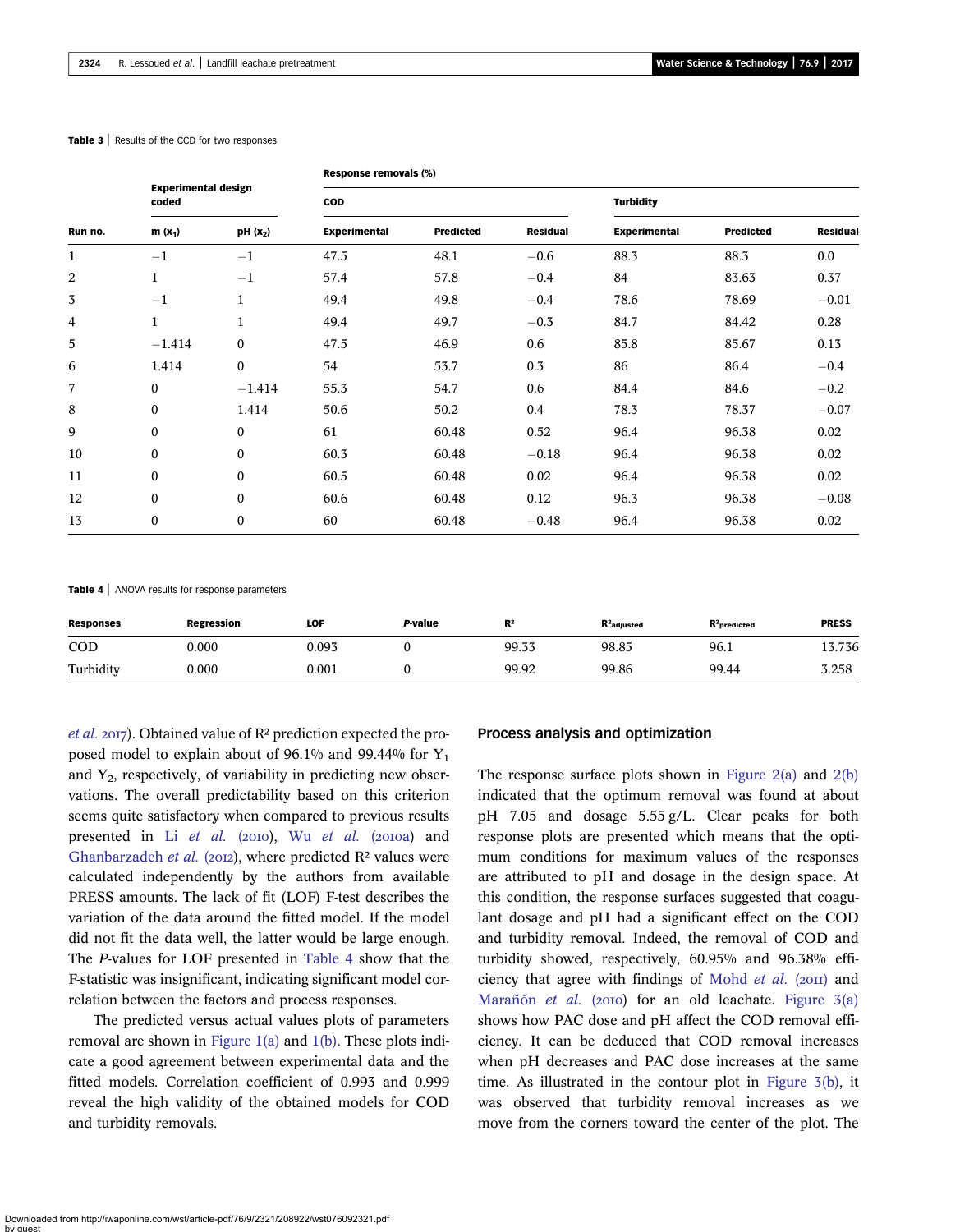<span id="page-4-0"></span>

Figure 1 | Experimental vs. predicted values plot for (a) COD removal and (b) turbidity.



Figure 2 | 3D surface contour plots for (a) COD and (b) turbidity removal.



Figure 3 | 2D surface contour plots for (a) COD and (b) turbidity removal.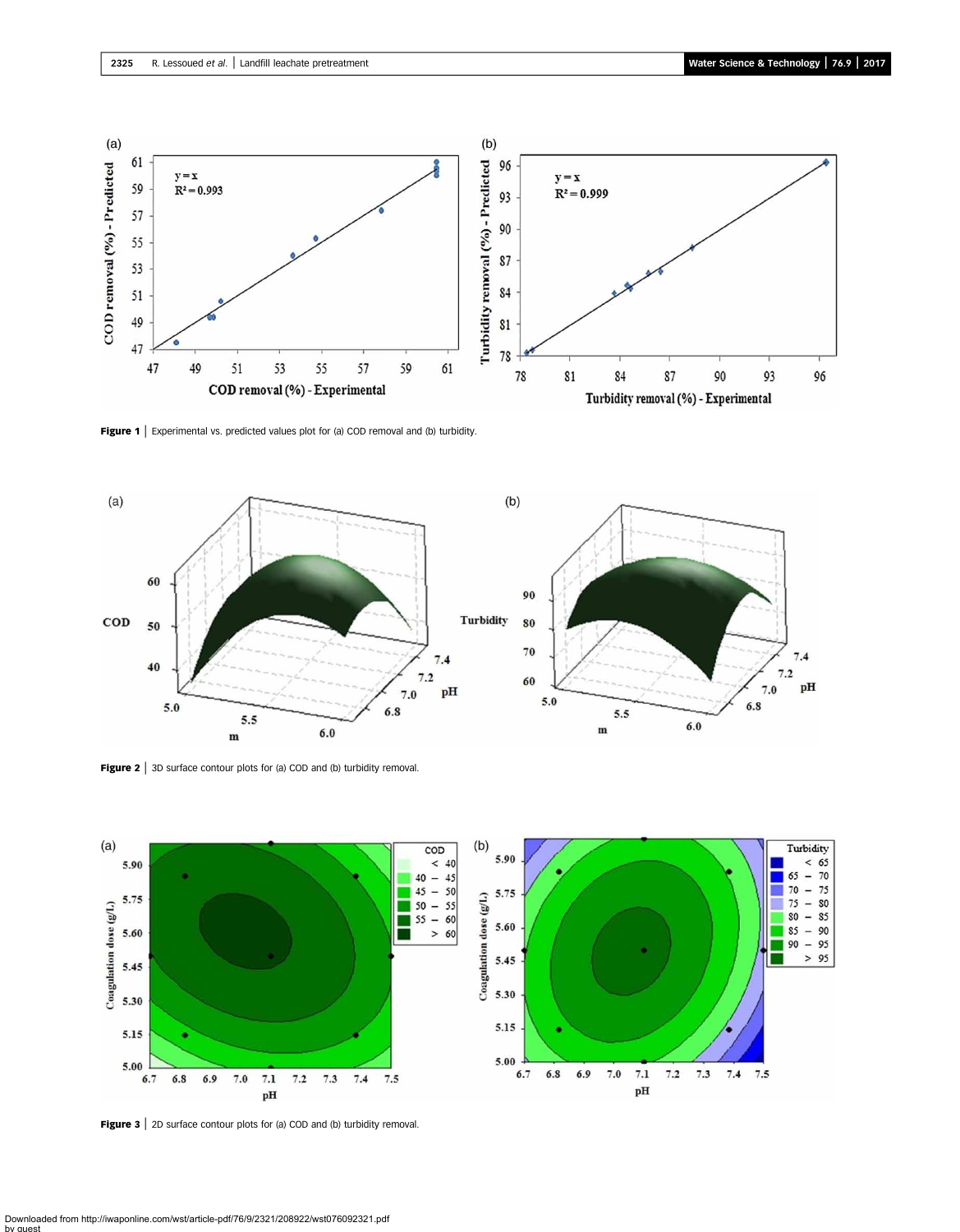<span id="page-5-0"></span>

Figure 4 | Optimizing graph for COD and turbidity (TUR) removal efficiency.

contour levels reveal a peak centered at pH 7.05 and coagulant dose 5.55 g/L.

Response optimizer is applied in order to optimize the coagulation conditions. The goal is to target (Targ) COD and turbidity at 100%. As shown in Figure 4, the optimum condition obtained was  $pH = 7.049$  and coagulant dose = 5.55 g/L. The predicted values are 60.96 and 96.37% for COD and turbidity, respectively.

Desirability ranges between one for the ideal case and zero when responses are outside their acceptable limits. The individual desirability d of both COD and turbidity is 0.999. Therefore, the composite desirability D of these two variables is 1.0. As shown in Figure 5, the optimum conditions of COD and turbidity responses can be also identified by superimposing their contours in an overlay plot in which the optimum area is clearly noted in blank against the green area that did not meet the criteria.

Triplicate experiments are conducted applying the optimum conditions ( $pH = 7.05$  and PAC dosage 5.55 g/L). Table 5 demonstrates that the removal effectiveness, for both responses, from experiment results which agree well with the model predictions. Removal efficiencies and standard deviations of responses are respectively 60.4% and 0.39 and 97.7% and 0.93 for COD and turbidity. In addition, high removal percentages of about 97.1%, 99% and 100% are found for Fe, Pb and Cu heavy metals, respectively. As



Figure 5 | Overlay contour plots of COD and turbidity removal

**Table 5** Confirmation experiments at optimum conditions (pH = 7.05 and m = 5.55 g/L)

|                    | <b>Predicted</b><br>value | <b>Experimental</b><br>value | Error | <b>Standard</b><br>deviation |
|--------------------|---------------------------|------------------------------|-------|------------------------------|
| Turbidity<br>(NTU) | 96.38%                    | 97.7%                        | 1.38  | 0.93                         |
| $COD$ (mg/L)       | 60.96%                    | $60.4\%$                     | 0.56  | 0.39                         |

foreseen, these results confirm the good reproducibility of the proposed models in the design range.

## **CONCLUSION**

RSM using CCD was investigated to examine the effects of pH and coagulant dose on the productiveness of PAC coagulation-flocculation process. The optimum conditions obtained were 5.55 g/L at pH 7.05. The results showed suitable agreement between experimental and model predictions. At optimum conditions, 61%, 96.4%, 97.1%, 99% and 100% for COD, turbidity, Fe, Pb and Cu removal were achieved. Therefore, this study showed that PAC is an efficient coagulant in improving physico-chemical characteristics of leachate. For this reason, it can be used as an appropriate pretreatment of old landfill leachate.

## REFERENCES

APHA/AWWA/WEF 1998 Standard Methods for the Examination of Water and Wastewater. 20th edn, American Public Health